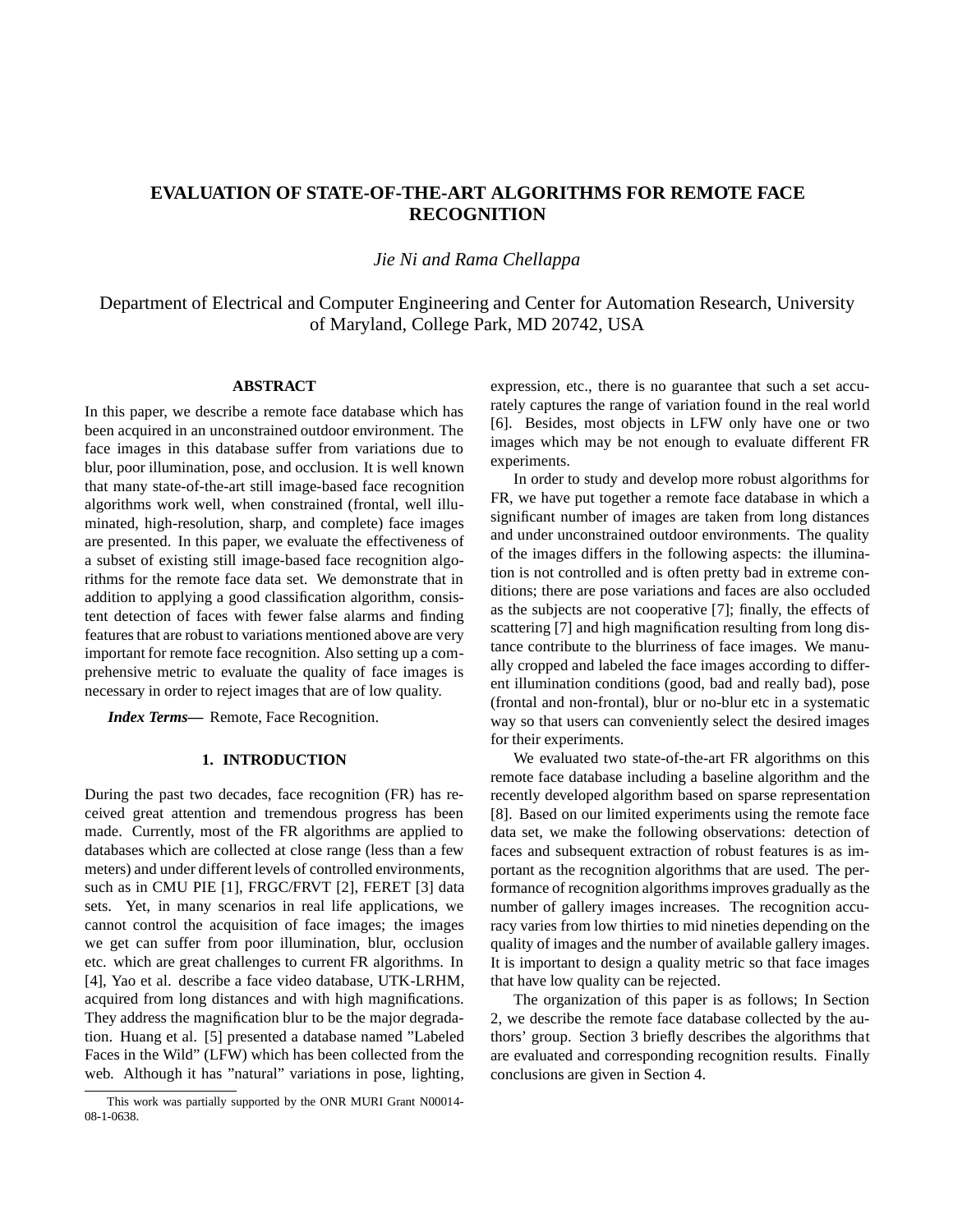### **2. REMOTE FACE DATABASE DESCRIPTION**

The distance from which the face images were taken varies from 5m to 250m under different scenarios. Since we could not reliably extract all the faces in the data set using existing state-of-the-art face detection algorithms and the faces only occupied small regions in large background scenes, we manually cropped the faces and rescaled to a fixed size. The resulting database for still color face images contains 17 different individuals and 2106 face images in total. The number of faces per subject varies from 48 to 307. All images are 120 by 120 pixel png images. Most faces are in frontal poses.

We manually labeled the faces according to different illumination conditions, occlusion, blur and so on. In total, the database contains 688 clear images, 85 partially occluded images, 37 severely occluded images, 540 images with medium blur, 245 with sever blur, and 244 in poor illumination condition. The remaining images have two or more conditions, such as poor lighting and blur, occlusion and blur etc. These face images are not used in the following experiments. Figure 1 shows some sample images from the database: These face images show large variations, some of which are not easily recognizable even for humans.



**Fig. 1**. Sample images from the remote face database: a) clear; b) and c) partially occluded; d) and e) have pose variations; f) and g) poorly illuminated; h) severely occluded; i) severely blurred.

# **3. ALGORITHMS AND EXPERIMENTS**

In this section, we evaluate two state-of-the-art FR algorithms on the remote face database, and compare their performance.

### **3.1. Experiments with a Baseline Algorithm**

This experiment involves using clear images from the database as gallery images. We gradually increase the number of gallery of faces from one to fifteen images per subject. Each time the gallery images are chosen randomly; and we repeat the experiments five times and take the average to arrive at the final recognition result.

### *3.1.1. Baseline Algorithm*

A baseline recognition algorithm involving Kernel Principle Component Analysis (KPCA) [9], Linear Discriminate Analysis (LDA) [10] and a Support Vector Machine (SVM) [11] is used in this experiment.

The LDA is a well-known method for feature extraction and dimensionality reduction in pattern recognition and classification tasks. The basic idea is to maximize the betweenclass distance and minimize the within-class distance. In order to make the within-class scatter matrix nonsingular, we used the KPCA as a dimensionality reduction method to project the raw data onto a feature space with much lower dimension. Yet LDA can still fail when the number of samples is small. Especially, LDA does not work when there is only one image per subject. Hence we use the Regularized Discriminate Analysis (RDA) [12] to eliminate this effect. Also we added the mirror reflection images when there is only one image per subject in the gallery. The resulting low-dimensional discriminate features are fed into SVM for classification.

### *3.1.2. Handing illumination variation*

Even for clear images, changes induced by illumination can make faces images of the same subject far apart than images of different subjects [13]. Hence we used estimates of albedo in the hope of mitigating the illumination effect. Albedo is the fraction of light that a surface point reflects when it is illuminated. It is an intrinsic property that depends on the material properties of the surface [7], and is invariant to changes in illumination conditions which makes it useful for illuminationinsensitive matching of objects. The albedo is estimated using the method of minimum mean square error criterion [14]. The illumination-free albedo image is then used as input to the baseline algorithm. Figure 2 shows the results of albedo estimation for two face images acquired from 50 meters [7].



**Fig. 2**. Results of albedo estimation. Left: original images; Right: Estimated albedo images.

### *3.1.3. Experimental Results*

In the first experiment, all the remaining clear images except the gallery images are selected for testing. To make a comparison, we used both albedo maps and intensity images as inputs for this experiment. The results are given in figure 3. All the parameters for KPCA, LDA and SVM are well tuned.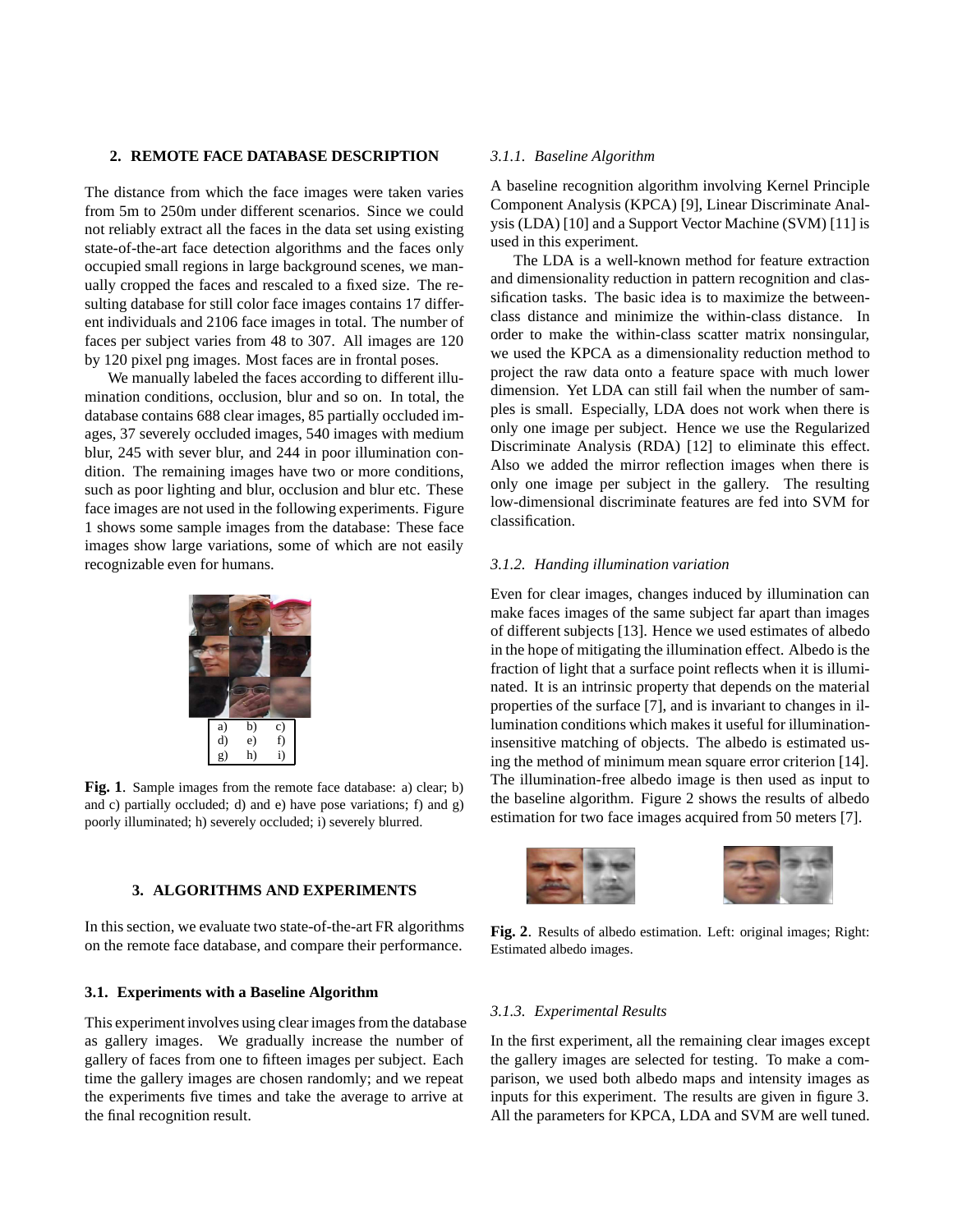It is found that intensity images outperform albedo maps although the albedo map is intended to compensate for illumination variations. One reason may be that, the face images in the database are sometimes a bit away from frontal. As albedo estimation needs a good alignment between the observed images and the ensemble mean, the estimated albedo map is erroneous. Besides, extreme illumination conditions resulting in especially "dark" faces, also creates challenges as we cannot get a good initial estimate of the albedo. On the other hand, intensity images contain texture information which can partly counteract variations induced by pose.



**Fig. 3**. Experiment 1: comparison between FR using albedo maps and intensities in the baseline algorithm.

Next, we changed the test images to be poorly illuminated, medium blurred, severely blurred, partially occluded and severely occluded respectively. The gallery still contains clear images as in experiment 1, the number varying from 1 to 15 images per subject. We used intensity images as input. The results are shown in figure 4, and the results from experiment 1 are also added for comparison.



**Fig. 4**. Experiment 2: performance of baseline as the condition of test images varies.

From figure 4, it is clearly seen that the degradations in the test images decreases the performance of the system, especially when the faces are occluded and severely blurred.

#### **3.2. Experiments using Sparse Representation**

A sparse representation-based FR algorithm was proposed in [8] which is robust to occlusion. For evaluating this algorithm in this experiment, we used the implementation by Pillai et al. [15] which is a modification of [8]. It uses a modified BPDN (Basis Pursuit DeNoising) algorithm to get a sparser coefficient vector to represent the test image. For each test image, we compute its SCI (Sparsity Concentration Index) [8] value and reject the image if it is below certain threshold.

For this experiment, 14 subjects, 10 clear images per subject were selected to form the gallery set, and the test images were selected to be clear, blurred, poorly illuminated and occluded respectively. The experiment was repeated several times and the average was taken. We compare the results using sparse representation and the baseline algorithm in figure 5. To make a fair comparison, we use the same feature from KPCA and LDA in the baseline for sparse representation.

It turns out that when no rejection is allowed, the recognition accuracy of sparse representation-based method is low which may be due to the fact that the gallery does not have as much variation as the test set. As we increase the threshold of SCI, more test images with low quality are rejected and hence the recognition rate increases; the rejection rates in figure 5 are 6%, 25.11%, 38.46% and 17.33% when the test images are clear, poorly lighted, occluded and blurred respectively. Based on the results, the sparse representation-based FR algorithm has an obvious advantage than the baseline algorithm when there is occlusion in the test images.



**Fig. 5**. Experiment 3: comparison between sparse representation and baseline algorithms: clear, poorly lighted, occluded and blurred stand for the conditions of test images.

#### **3.3. Adding Degraded Images in the Gallery**

In this experiment, we selected test images to be blurred, poorly illuminated and occluded, and added corresponding type of degraded images into the gallery set. To make a comparison with the result in experiment 3, we first kept the 140 clear images in the gallery, and moved one third of the test images into the gallery set for each case; also we divided the test images from experiment 3 into two for each case, using one half as gallery and the other half for testing. The result is